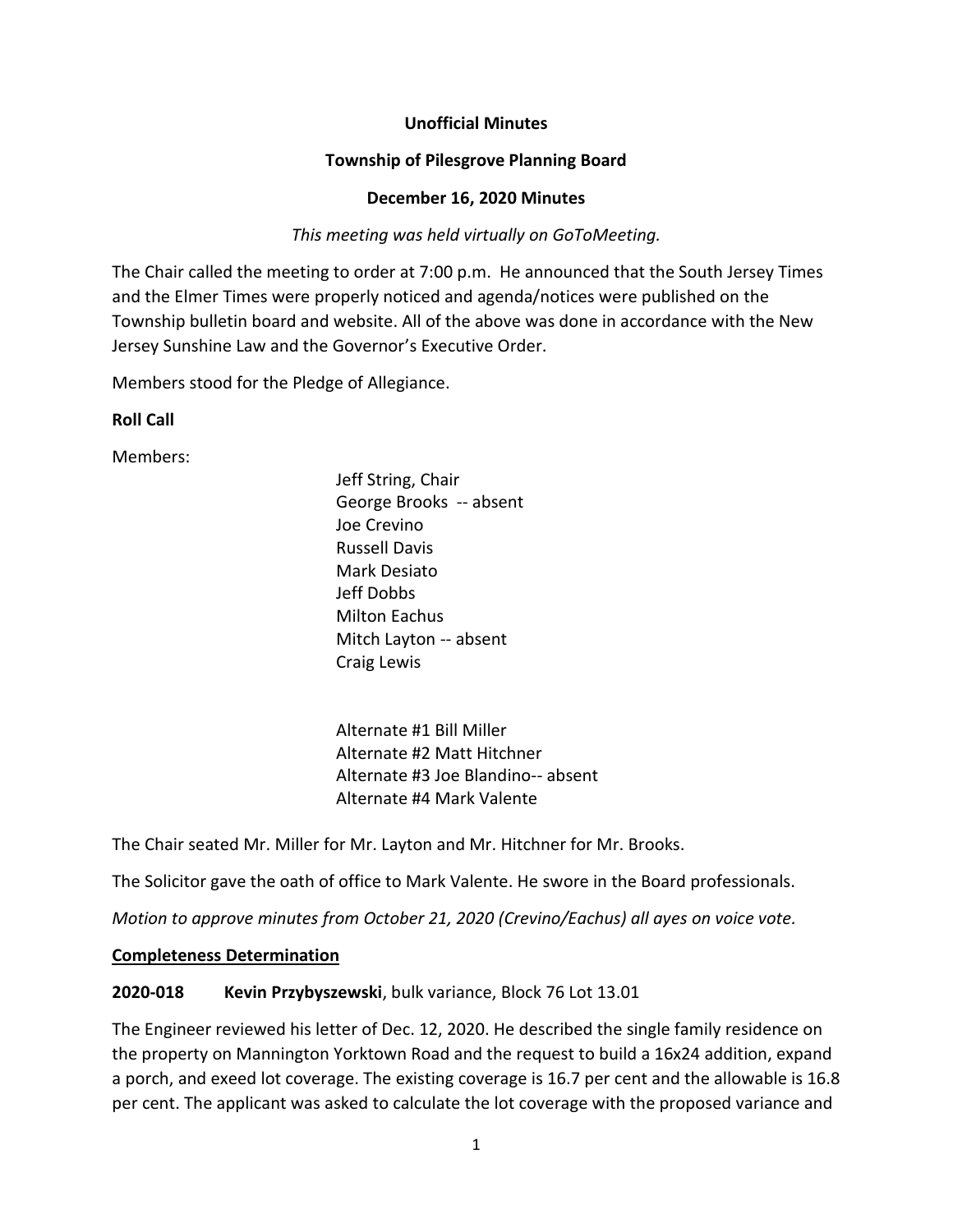to include that in the public notice. The Engineer said subsequent plans were submitted and the applicant represented that taxes were paid.

*Motion to deem complete (Eachus/Desiato) all ayes on roll call.* 

# **2020-019 T. Tucci,** bulk variance, Block 11 Lot 7.06

The engineer reviewed his report and described the application, which is a request for a variance to build an above-ground pool with accessories, and a 25 x 48-foot pole barn for storage. The 1440 square foot building exceeds the allowable size. There was discussion about the location of the pole barn.

*Motion to deem complete, (Crevino/Dobbs) all ayes on roll call.*

**2020-005 843 Route 40 LLC (Sunoco)** minor subdivision and preliminary and final site plan, Block 25 Lots 11.01 and 11.02

The Engineer reviewed his letter of March 17, 2020, which was prepared when the applicant submitted the application. He said the proposal is to subdivide to enlarge the Sunoco property to enhance diesel fueling operations and to decrease the acreage attached to the bank parcel, which will be sold. The engineer described the requested waivers; no new building is involved. The Engineer said he had no objection to deeming the application complete, but the Board may request additional information during the public hearing. He noted the applicant is requesting a public hearing following completeness this evening. Questions were asked to clarify when the board could ask questions.

*Motion to deem complete (Eachus/Miller) all ayes on roll call.*

# **PUBLIC HEARINGS**

# **The Board began its public hearing of 843 Route 40 LLC**

The Solicitor swore in the applicant's professionals.

The Attorney for the applicant, Mr. DeClemente, and the Engineer, Mr. Peterson, said the bank parcel is under contract. The minor subdivision does not create a non-conforming lot. The additional land for the Sunoco station will allow for better access to the existing diesel island fuel pump and traffic circulation. The installation of a master slave will be a safer, environmentally friendly system. There was lengthy discussion about access easements, traffic flow, and congestion on Route 40. The applicant's planner, Ms. Morrissey, testified the Sunoco station is in compliance with all ordinances and bulk standards. The proposed change is only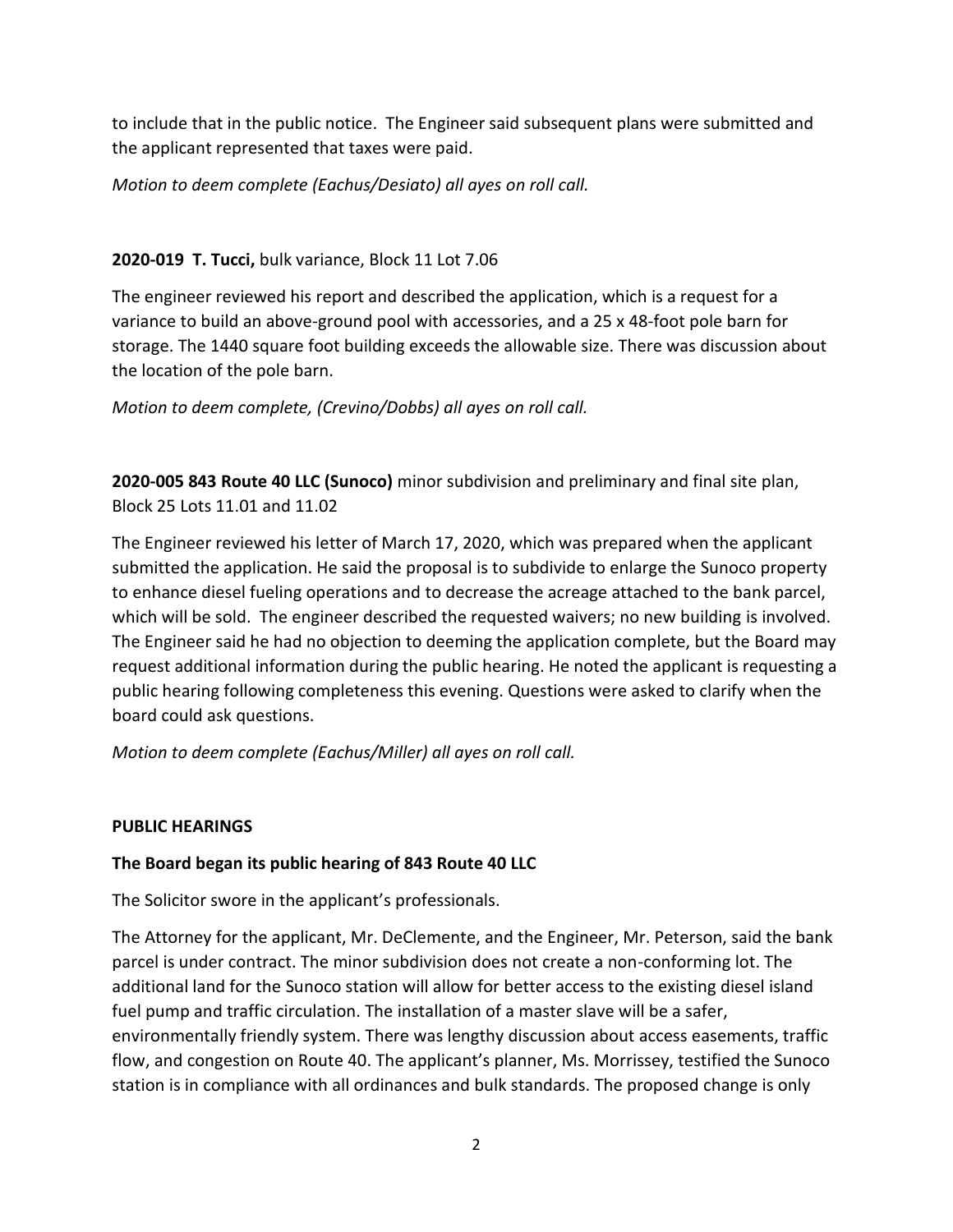beneficial; there is no negative offset. The Planning Board Planner asked about existing sanitary facilities. The applicant said there is none inside the building; a unisex outside port-a-toilet is provided. The applicant acknowledged that a septic upgrade is required by the state, and once completed that would resolve indoor restroom facilities. Board members questioned about increased truck traffic at the site in an already congested, dangerous area. The applicant said the improvements are designed to serve existing box truck customers more efficiently with better environmental controls; it is not their intention to attract tractor trailer rigs. There was further discussion about egress and access to the site, ques along Route 40, on-site parking and congestion. There was discussion about the existing gas station seepage pit; the bank parcel has its own septic system.

*Motion to open discussion to the public (DeSiato/Hitchner) all ayes on voice vote. There was no comment. Motion to close open discussion (DeSiato/Dobbs) all ayes on voice vote.*

Given the Board's concern with traffic congestion and traffic flow, the Solcitor suggested the Board consider voting only on the subdivision and the conditional use variance, and to continue the hearing on the site plan so additional information can be provided for the use variance. The applicant agreed to bifurcate its submission.

*Motion to approve the minor subdivision to expand the Sunoco lot and decrease the bank parcel, with certain conditions (Dobbs/Eachus) all ayes on roll call.*

*Motion to approve conditional use variance for expanding pre-existing gas station subject to conditions (Miller/Valente) with DeSiato, Davis, Dobbs, Miller, Hitchner, Valente, and String voting yes and Eachus voting no.*

*Motion to adjourn the application for preliminary and final site plan approval (Dobbs/Valente) all ayes on voice vote.*

#### **2020-017 John and Judy Williams,** minor subdivision, Block 2.08 Lot 8.01

The Solicitor swore in the applicant. The Engineer reviewed his letter and described the application. There was discussion about safe access and egress onto County Lane, easements, and the driveway. The proposed structure is not being built in the designated front yard – the ordinance only requires no structures in the front yard setback areas. The applicant said the drive to Auburn Rd. will be closed. The Engineer discussed lot coverage, storm water improvements, building envelope, grading, landscaping, and escrow.

*Motion to open to the public (Dobbs/Desiato) all ayes on voice vote. There was no comment. Motion to close to the public (Dobbs/Desiato) all ayes on voice vote.* 

*Motion to grant the minor subdivision (Desiato/Dobbs) all ayes on roll call, with Mr. Crevino having left the meeting.*